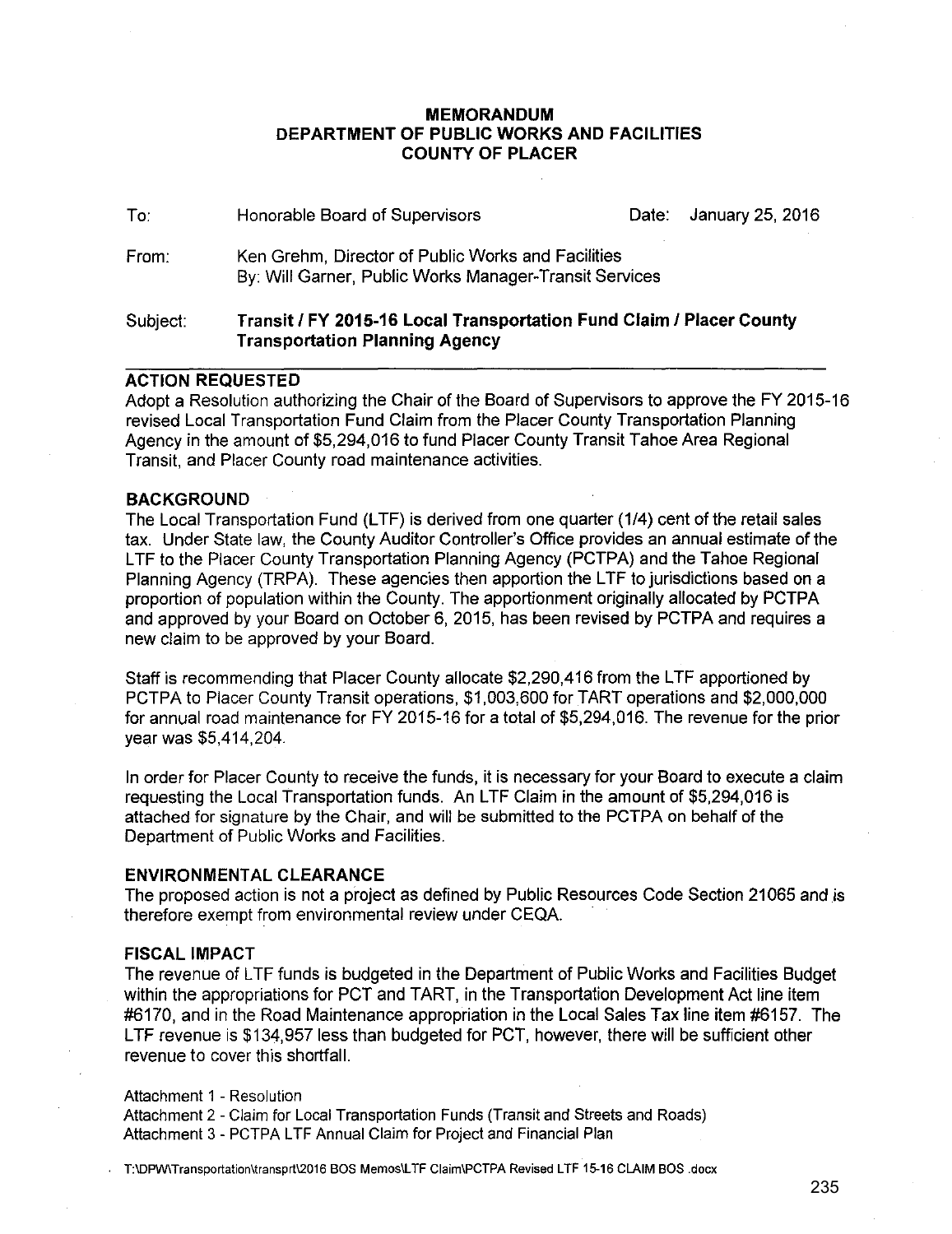# Before the Board of Supervisors County of Placer, State of California

Resol. No: **with a set of the set of the set of the set of the set of the set of the set of the set of the set o** 

In the matter of: A Resolution authorizing the Chair of the Board of Supervisors to approve a claim in the amount of \$5,294,016 for FY 2015- 2016 Local Transportation Funds (LTF) and submit to the Placer County Transportation Agency (PCTPA).

The following RESOLUTION was duly passed by the Board of Supervisors of the

County of Placer at a regular meeting held on \_\_\_\_\_\_\_ by the following

vote on roll call:

Ayes:

Noes:

Absent:

Signed and approved by me after its passage.

Chair, Board of Supervisors

Attest:

Clerk of said Board

WHEREAS, the County of Placer is eligible to apply for and receive funds from the Local Transportation Fund (LTF) for transit capital, transit operating, and road/maintenance assistance; and

WHEREAS, the PCTPA includes an allocation in the amount of \$2,290,416 for operating and capital assistance for Placer County Transit (PCT) for Fiscal Year 2015- 16; and

WHEREAS, the PCTPA includes an allocation in the amount of \$1,003,600 for operating and capital assistance for Tahoe Area Regional Transit (TART) for Fiscal Year 2015-16; and

WHEREAS, the PCTPA includes an allocation in the amount of \$2,000,000 for annual street/road maintenance for Placer County for Fiscal Year 2015-16.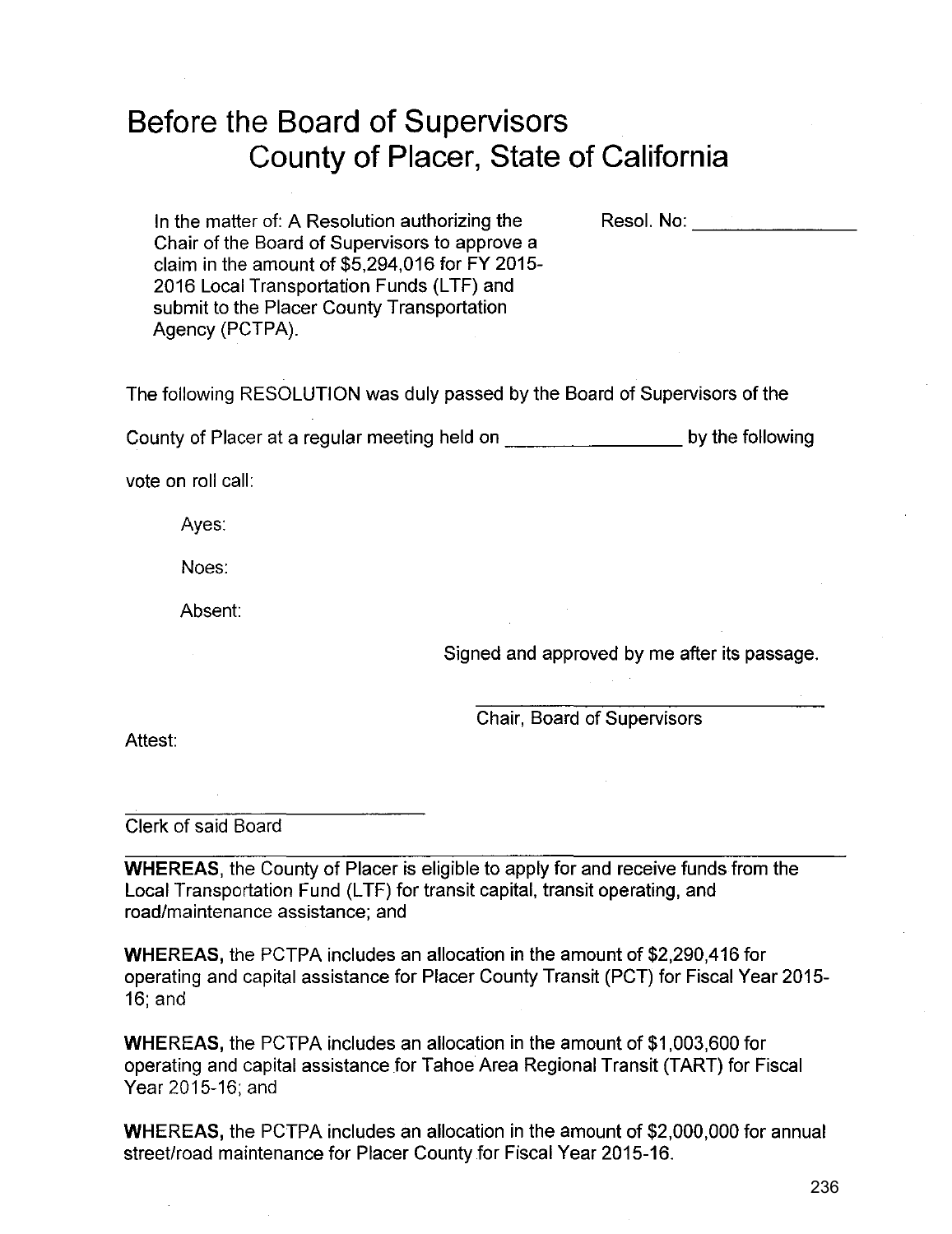**NOW, THEREFORE, BE IT RESOLVED,** by the Board of Supervisors of the County of Placer, State of California, that the Chair of the Board of Supervisors is authorized and directed to execute the attached 2015-16 Local Transportation Fund Claim to the Placer County Transportation Planning Agency in the amount of \$5,294,016 TDA Article 4: Transit Operations and Capital in the amount of \$3,294,016 and TDA Article B(a): Streets and Roads Maintenance in the amount of \$2,000,000.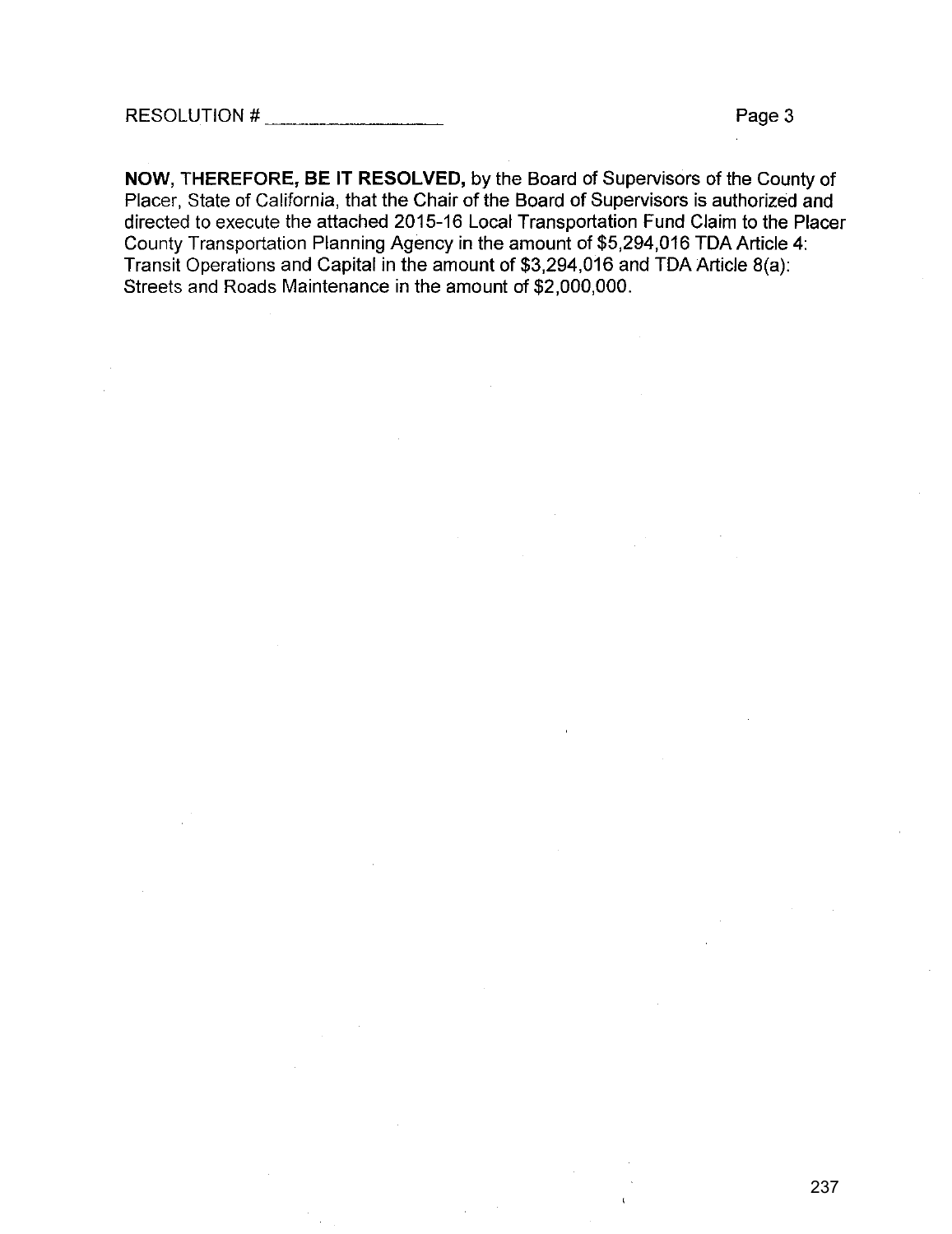# **CLAIM FOR LOCAL TRANSPORTATION FUNDS TRANSIT PURPOSES**

| TO:                                        | PLACER COUNTY TRANSPORTATION PLANNING AGENCY                                                                          |                                                                               |                  |                                                                                                                                                                                                                                                                                                                                                                                                                                                                                                                                                  |
|--------------------------------------------|-----------------------------------------------------------------------------------------------------------------------|-------------------------------------------------------------------------------|------------------|--------------------------------------------------------------------------------------------------------------------------------------------------------------------------------------------------------------------------------------------------------------------------------------------------------------------------------------------------------------------------------------------------------------------------------------------------------------------------------------------------------------------------------------------------|
|                                            | 299 NEVADA STREET, AUBURN, CA 95603                                                                                   |                                                                               |                  |                                                                                                                                                                                                                                                                                                                                                                                                                                                                                                                                                  |
| FROM:                                      | <b>CLAIMANT:</b>                                                                                                      | Placer County Public Works and Facilities<br>3091 County Center Dr., Ste. 220 |                  |                                                                                                                                                                                                                                                                                                                                                                                                                                                                                                                                                  |
|                                            | ADDRESS:                                                                                                              |                                                                               |                  |                                                                                                                                                                                                                                                                                                                                                                                                                                                                                                                                                  |
|                                            |                                                                                                                       | Auburn, CA 95603                                                              |                  |                                                                                                                                                                                                                                                                                                                                                                                                                                                                                                                                                  |
|                                            | <b>CONTACT PERSON:</b>                                                                                                | Cynthia Taylor                                                                |                  |                                                                                                                                                                                                                                                                                                                                                                                                                                                                                                                                                  |
|                                            |                                                                                                                       | Phone: 530-745-7599                                                           |                  | Email: ctaylor@placer.ca.gov                                                                                                                                                                                                                                                                                                                                                                                                                                                                                                                     |
| The                                        | <b>County of Placer</b>                                                                                               |                                                                               |                  | hereby requests, in accordance with the State of                                                                                                                                                                                                                                                                                                                                                                                                                                                                                                 |
|                                            |                                                                                                                       |                                                                               |                  | California Public Utilities Code, commencing with Section 99200 and the California Code of Regulations                                                                                                                                                                                                                                                                                                                                                                                                                                           |
|                                            |                                                                                                                       |                                                                               |                  | commencing with Section 6600, that this claim for Local Transportation Funds be approved for Fiscal                                                                                                                                                                                                                                                                                                                                                                                                                                              |
| Year                                       |                                                                                                                       |                                                                               |                  | 2015/2016 , in the following amounts for the following purposes to be drawn from the Local                                                                                                                                                                                                                                                                                                                                                                                                                                                       |
|                                            | Transportation Fund deposited with the Placer County Treasurer:                                                       |                                                                               |                  |                                                                                                                                                                                                                                                                                                                                                                                                                                                                                                                                                  |
|                                            |                                                                                                                       |                                                                               |                  |                                                                                                                                                                                                                                                                                                                                                                                                                                                                                                                                                  |
|                                            | P.U.C. 99260a, Article 4, Transit Operations/Capital:                                                                 |                                                                               |                  | 3,294,016                                                                                                                                                                                                                                                                                                                                                                                                                                                                                                                                        |
|                                            | P.U.C. 99275, Article 4.5, Community Transit Services:                                                                |                                                                               |                  |                                                                                                                                                                                                                                                                                                                                                                                                                                                                                                                                                  |
|                                            | P.U.C. 99400c, Article 8c, Contracted Transit Services:                                                               |                                                                               |                  |                                                                                                                                                                                                                                                                                                                                                                                                                                                                                                                                                  |
|                                            | C.C.R. 6648, Capital Reserve:                                                                                         |                                                                               |                  |                                                                                                                                                                                                                                                                                                                                                                                                                                                                                                                                                  |
|                                            | P.U.C. 99400e, Article 8e, Capital for Contracted Services:                                                           |                                                                               |                  |                                                                                                                                                                                                                                                                                                                                                                                                                                                                                                                                                  |
|                                            |                                                                                                                       |                                                                               |                  | When approved, this claim will be transmitted to the Placer County Auditor for payment. Approval of the claim and payment by the<br>County Auditor to the applicant is subject to such monies being available for distribution, and to the provisions that such monies will<br>be used only in accordance with the terms of the approved annual financial plan and budget. Claimant must submit a complete Fiscal<br>and Compliance Audit for the prior fiscal year prior to issuance of instructions to the County Auditor to pay the claimant. |
| <b>APPROVED:</b>                           |                                                                                                                       |                                                                               |                  |                                                                                                                                                                                                                                                                                                                                                                                                                                                                                                                                                  |
| PLACER COUNTY<br><b>BOARD OF DIRECTORS</b> | <b>TRANSPORTATION PLANNING AGENCY</b>                                                                                 |                                                                               | <b>APPLICANT</b> |                                                                                                                                                                                                                                                                                                                                                                                                                                                                                                                                                  |
|                                            |                                                                                                                       |                                                                               |                  |                                                                                                                                                                                                                                                                                                                                                                                                                                                                                                                                                  |
|                                            |                                                                                                                       |                                                                               |                  |                                                                                                                                                                                                                                                                                                                                                                                                                                                                                                                                                  |
| BY:                                        |                                                                                                                       | (signature)                                                                   | BY:              | (signature)                                                                                                                                                                                                                                                                                                                                                                                                                                                                                                                                      |
| TITLE:                                     | <u> 1980 - Jan Salam Barat, masjid a shekara ta 1980 - An tsara tsara tsara tsara tsara tsara tsara tsara tsara t</u> |                                                                               | TITLE:           | Chair, Board of Supervisors                                                                                                                                                                                                                                                                                                                                                                                                                                                                                                                      |
|                                            |                                                                                                                       |                                                                               |                  |                                                                                                                                                                                                                                                                                                                                                                                                                                                                                                                                                  |
| DATE:                                      |                                                                                                                       |                                                                               | DATE:            |                                                                                                                                                                                                                                                                                                                                                                                                                                                                                                                                                  |

... '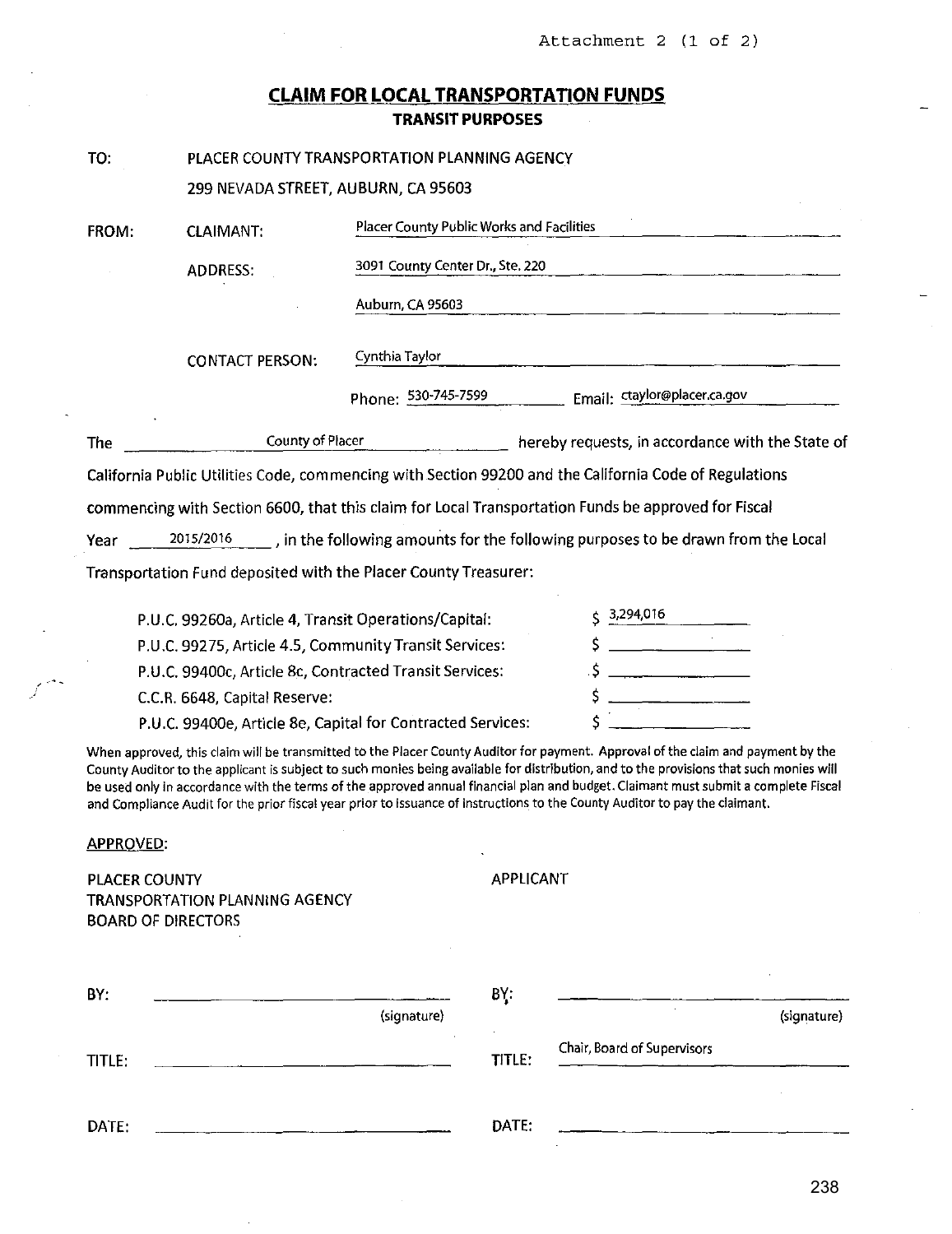## **CLAIM FOR LOCAL TRANSPORTATION FUNDS STREETS & ROADS PURPOSES**

| I<br>۰, | ۰. |  |
|---------|----|--|

## PLACER COUNTY TRANSPORTATION PLANNING AGENCY

299 NEVADA STREET, AUBURN, CA 95603

| FROM:      | <b>CLAIMANT:</b>       | Placer County Department of Public Works                                                                 |  |  |
|------------|------------------------|----------------------------------------------------------------------------------------------------------|--|--|
|            | ADDRESS:               | 3091 County Center Drive, Suite 220                                                                      |  |  |
|            |                        | Auburn, CA 95603                                                                                         |  |  |
|            | <b>CONTACT PERSON:</b> | Cynthia Taylor                                                                                           |  |  |
|            |                        | Email: ctaylor@placer.ca.gov<br>Phone: 530-745-3599                                                      |  |  |
| <b>The</b> | County of Placer       | hereby requests, in accordance with the State of                                                         |  |  |
|            |                        | California Public Utilities Code commencing with Section 99200 and the California Code of Regulations    |  |  |
|            |                        | commencing with Section 6600, that this claim for Local Transportation Funds be approved for Fiscal Year |  |  |
|            | 2015/2016              | tor street and road purposes (P.U.C. 99400a) in the amount of \$<br>2,000,000                            |  |  |
|            |                        | to be drawn from the Local Transportation Fund deposited with the Placer County Treasurer:               |  |  |

**When approved, this claim will be transmitted to the Placer County Auditor for payment. Approval of the claim and payment by the County Auditor to the applicant is subject to such monies being available for distribution, and to the provisions that such monies will be used only In accordance with the terms of the approved annual financial plan and budget. Claimant must submit a complete Fiscal**  and Compliance Audit for the prior fiscal year prior to issuance of instructions to the County Auditor to pay the claimant.

### APPROVED:

PLACER COUNTY TRANSPORTATION PLANNING AGENCY BOARD OF DIRECTORS

APPLICANT

| BY.    | $\sim$<br>$\sim$          | BY:    | $\sim$                      | $\sim$      |
|--------|---------------------------|--------|-----------------------------|-------------|
|        | (signature)               |        |                             | (signature) |
| TITLE: |                           | TITLE: | Chair, Board of Supervisors |             |
|        | <b>State</b><br>$\sim 10$ |        |                             |             |
| DATE:  |                           | DATE:  |                             |             |